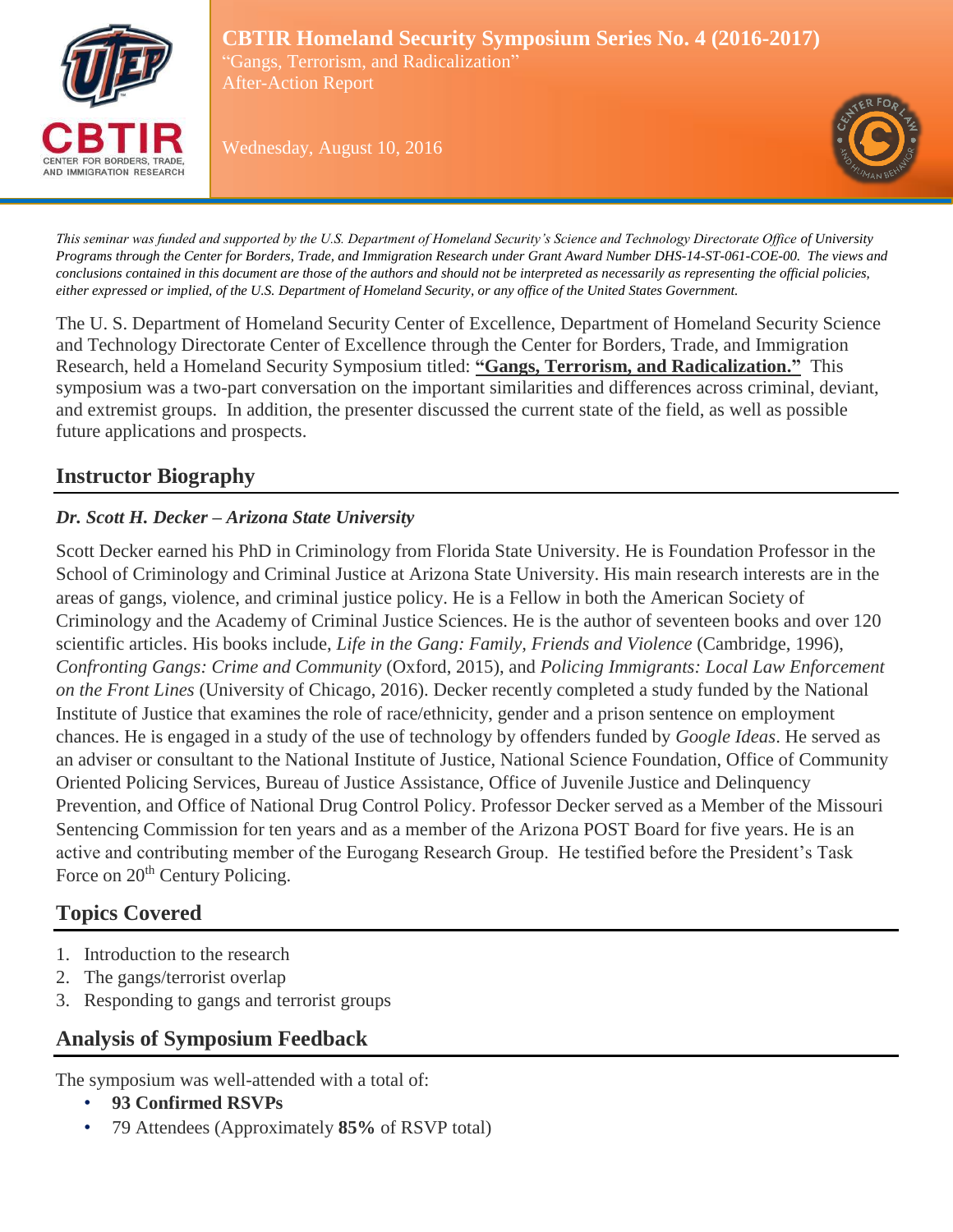A total of 15 government agencies organization was represented by the symposium attendees. Attendees from New Mexico and Texas attended this event. This symposium afforded particular attention to participants with gang intervention responsibilities. The following table displays each of the agencies/organizations with the total number of representatives in attendance.

| <b>Federal Agencies</b>                            |    | <b>State Agencies</b>                    |    |
|----------------------------------------------------|----|------------------------------------------|----|
| <b>ICE Homeland Security Investigations</b>        | 13 | <b>UTEP</b> (Police Department)          | 01 |
| <b>ICE Enforcement &amp; Removal Operations</b>    | 01 | <b>Texas Department of Public Safety</b> | 01 |
| CBP - Office of Border Patrol – EPT Sector         | 18 | <b>UTEP</b>                              | 03 |
| <b>CBP</b> - Office of Field Operations            | 06 |                                          |    |
| DHS Intelligence $&$ Analysis                      | 02 |                                          |    |
| <b>U.S. Marshalls Office</b>                       | 01 |                                          |    |
| El Paso Intelligence Center                        | 06 |                                          |    |
| Bureau of Alcohol, Tobacco, Firearms, & Explosives | 03 |                                          |    |
| Drug Enforcement Agency                            | 01 |                                          |    |
| Dept. of Justice (non-specified)                   | 01 |                                          |    |
| Total                                              | 52 | Total                                    | 04 |
| <b>Local Agencies</b>                              |    | <b>Other</b>                             |    |
| El Paso Police Department                          | 11 | Congressman O'Rourke's District Director | 01 |
| El Paso County Sheriff's Department                | 10 | Non-specified                            | 01 |
| Total                                              | 21 | Total                                    | 02 |

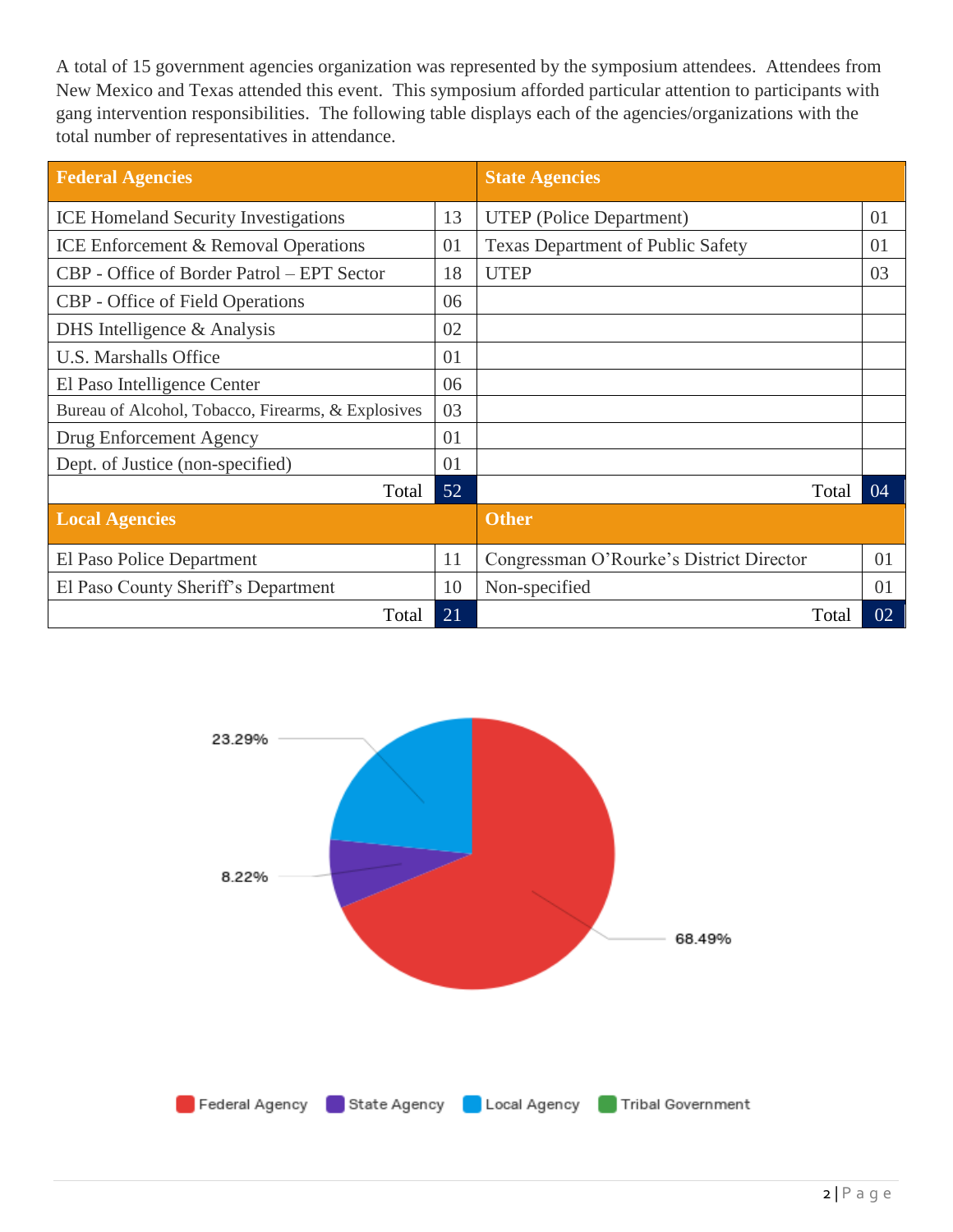Every attendee was asked to fill out a symposium evaluation. A total of 74 surveys (94% of total attendees) were submitted. Overall, the assessment feedback was overwhelmingly positive (listed percentages are the sum of both the *"agree"* and *"strongly agree"* percentages):

| The seminar met my expectations                                                              |  |
|----------------------------------------------------------------------------------------------|--|
| The overall topics covered in this seminar were relevant and useful to my current assignment |  |
| The seminar description accurately described the seminar content                             |  |
| The seminar increased my knowledge of the subject matter                                     |  |
| The seminar increased my <b>interest</b> of the subject matter                               |  |
| The overall quality of this seminar was excellent                                            |  |
| The instructors' presentation style was effective                                            |  |

The exit survey also contained the following question (Q3): Would you attend a second more in-depth symposium on this topic? The survey revealed that **95.8%** of the symposium participants would attend a second more in-depth symposium.



Open-attended responses indicated a common satisfaction with the course with particularly positive comments regarding the competence of the instructor and the content's utility and pertinence to their field of work. The following questions were asked in the exit survey and no edits have been made to the comments with the exception of spelling.

*Q4. What other topic/subject matter would you like to see presented in similar seminars, tabletop exercises or practicums?*

- Understanding social media, technology, and smartphones to find criminals. Topics more relevant to law enforcement invest (crime scene).
- Gangs and Transnational Organized Crime Money Laundering.
- Discussion on community interventions that's have been tried in communities, whether effective or not.
- Dr. Decker has done countless interviews of gang members. I believe interviewing is one of the most important tasks in policing. Having said that, it would be nice to hear advice and/or avenues to effectively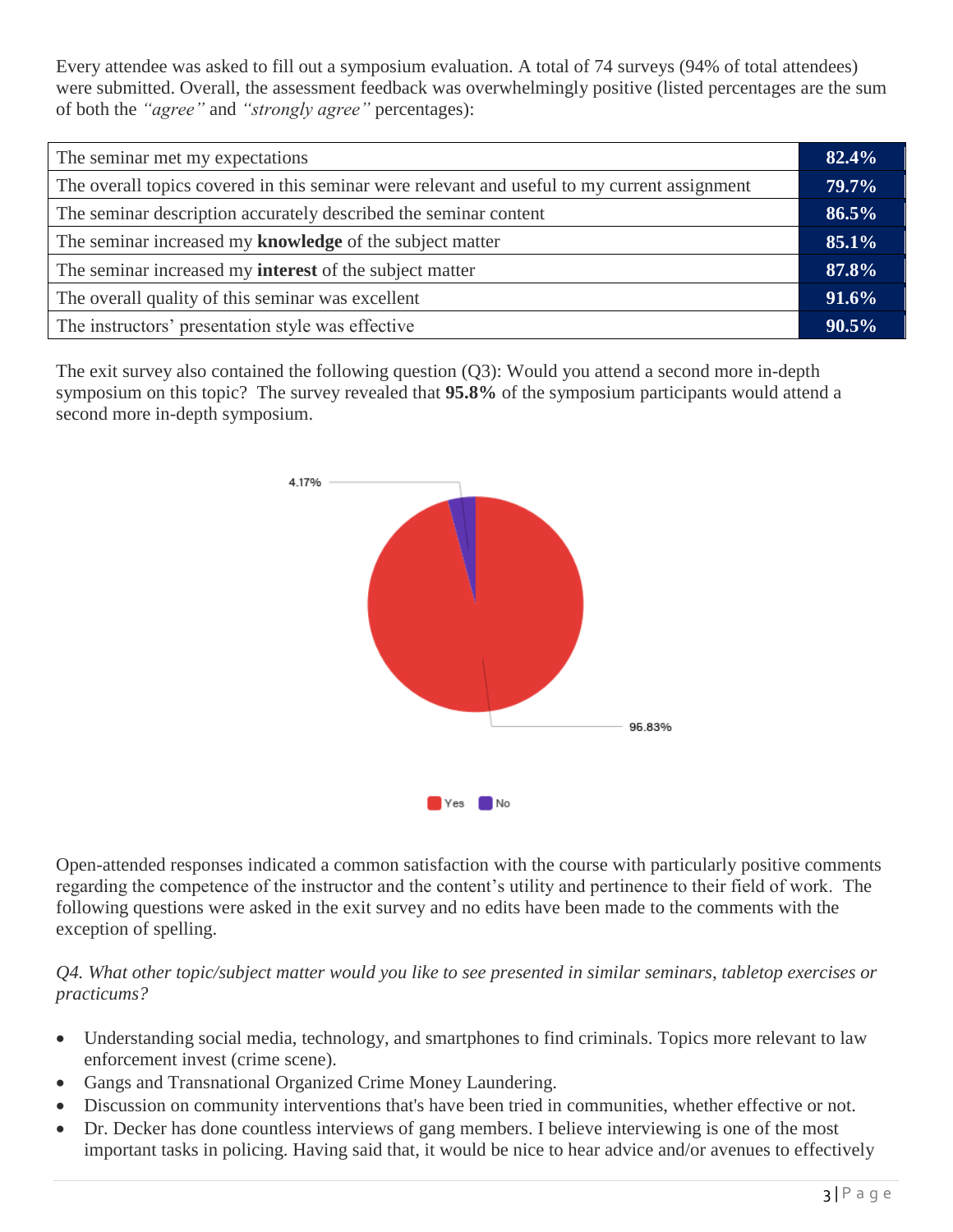interview gang members/ radicals. El Paso is a unique city, including smaller gangs (possibly small due to the lack of rivalries), but mostly deal with Trans-national gangs (cartels). It would have been helpful to learn more about how the cartels have evolved and the relationship they share to gangs/ terrorists/ radicalization.

- Different types of gang involvement from other countries
- In depth of terrorism topics. Recruitment of military personnel for gangs.
- Modern issues in community policing towards increasing officer safety.
- Cartel command and control
- Cartel competition/ rivalry in Juarez, and how it affects El Paso AOR.
- Organized Crime, local gangs, U.S. Military and Gangs
- Terrorism/ Counterterrorism tactics, detection, and prevention. Terrorism employing gangs as recruitment tool. Terrorism employing gangs as an immigration tool.
- Cyber Tech Social Media
- The influence of gangs in the current cartel structure and possibilities of terrorist connections.
- Gangs Immigration
- Gangs associated with DTO's, the similarities of executions and extreme executions. For example the use of be-headings.
- Effects of drugs on normal civilians and how usage of drugs contributes to gangs/terrorism.
- Human Smuggling/ migration and connections to organized crime
- Investigative Techniques
- The diversification of local gangs within the criminal world.
- More coverage on how gangs make markings such as tattoos, signs, grouping.
- Active Shooter Presentation.
- Political asylum and effect on crime in bad community.

*Q5. If there are any additional comments you have about the seminar topics covered please provide them below.* 

- Excellent presentation by Dr. Decker.
- For this particular symposium I would've enjoyed more in-depth lecture or additional speakers.
- Great symposium!
- Being forever students, the symposium was great. Any opportunity to learn anything new is priceless.
- Thanks for instructions and handouts. First time at UTEP. Easy to find and get to conference.
- Great presentation but it would be better to present a more local approach to border issues.
- This symposium, I feel, never met the goal of showing us the link between gangs, terrorism, and radicalization. I thought they would show more of a correlation than what was presented. Great speaker though.
- Great class!
- Great presentation. Keep up the great work!

## **Webcast Analytics**

This symposium was the third effort to add a webcast feature as part of the value added deliverable of this program. In addition, this was the second effort to place the symposium video on our website and YouTube account to enhance future viewings of the symposium series. The PI will continue with simultaneous webcast broadcasting of the symposium series with efforts to increase viewership through this medium.

**Total views:** 18 **Total shares:** 1 **Geo-locations:** California, District of Columbia, New Mexico, Texas, and Sweden